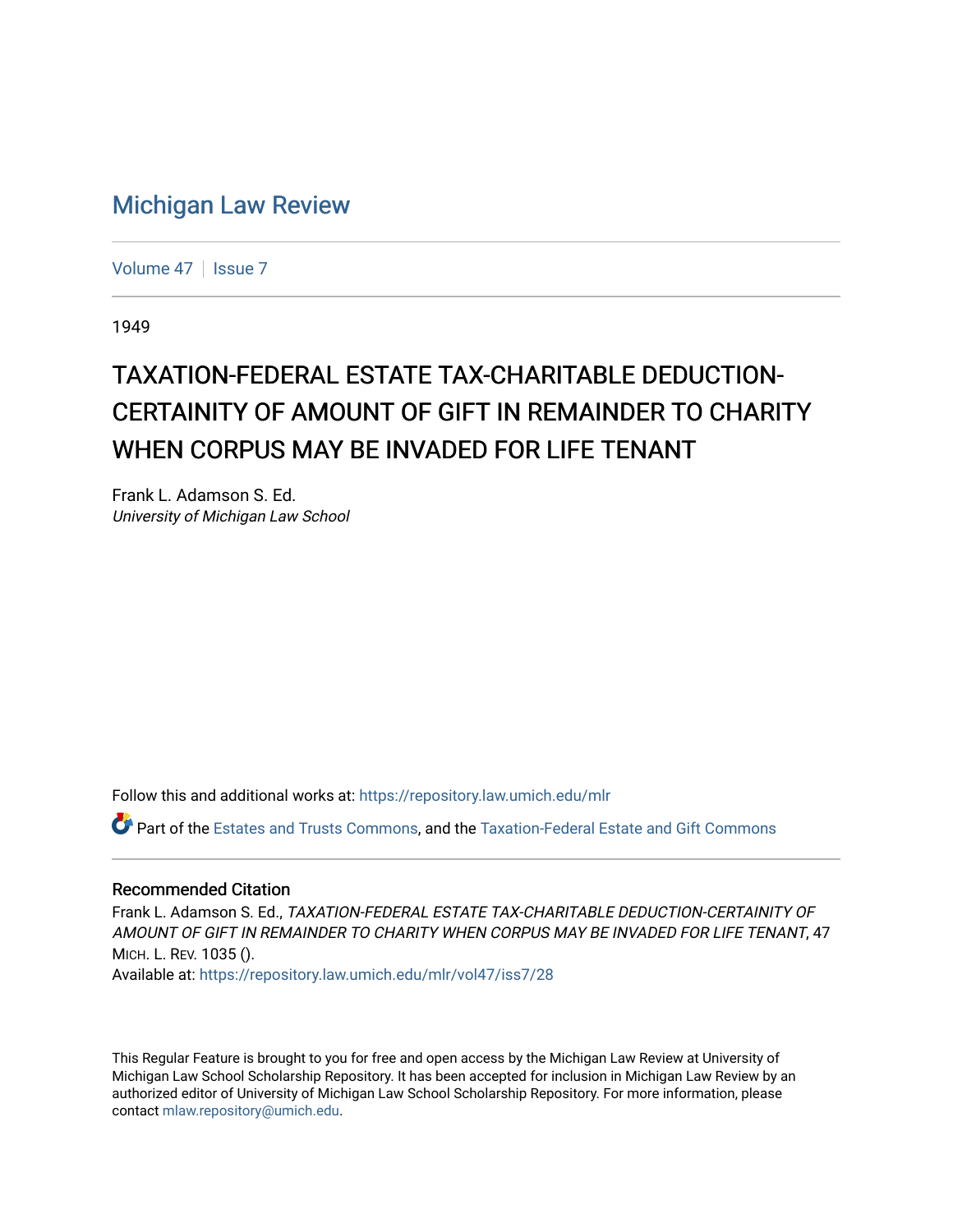TAXATION-FEDERAL ESTATE TAX-CHARITABLE DEDUCTION-CERTAINTY OF AMOUNT OF GIFT IN REMAINDER TO CHARITY WHEN CORPUS MAY BE INVADED For LIFE TENANT-Testator left his estate in trust for the life of his mother, giving her a life income of \$750 per month. The trustees were authorized to use the rest of the income and the principal for her "pleasure, comfort and welfare" and were instructed to care and provide for her as she might desire. A deduction for a gift to charity of a portion of the remainder was disallowed by the commissioner. The executor sued *to* recover the tax paid, alleging that the annual income from the estate exceeded the mother's fixed share by \$6000, that she had independent investments, earning \$300 per month, that she was a woman of moderate needs, without dependents, living on substantially less than \$750 per month, and that she was eighty-five years old at the death of the testator. The district court dismissed the complaint for failure to state a cause of action.1 The circuit court of appeals reversed.<sup>2</sup> holding that despite the provisions of the power, there was an issue of fact whether the corpus was threatened with invasion. On certiorari to the United States Supreme Court, *held,* reversed. The amount of the charitable gift was not "presently ascertainable,"<sup>3</sup> as the trustees' disbursements were not limited by any ready standard. *Henslee v. Union Planters National Bank* & *Trust Co.,*  (U.S. 1949) 69 S.Ct. 290.

The provisions of section 812(d) of the Internal Revenue Code<sup>4</sup> applicable to the problem of the principal case have remained substantially unchanged since the Revenue Act of  $1919$ ,<sup>5</sup> as have the pertinent parts of the Treasury regulations interpreting that  $act<sup>6</sup>$  In only two other cases has the Supreme Court considered whether a gift of a remainder interest to charity might be deducted when that gift is subject to depletion for the benefit of the life tenant. In *Ithaca Trust Co. v. United States,<sup>7</sup>* the power was given to use any sums "'that may be necessary to suitably maintain her in as much comfort as she now enjoys'."<sup>8</sup> The Court held the deduction could be taken, stating "The standard was fixed in fact and capabie

1 Union Planters Natl. Bk. v. Henslee, (D.C. Tenn. 1947) 74 F. Supp. 113.

<sup>2</sup>Union Planters Natl. Bk. v. Henslee, (C.C.A. 6th, 1948) 166 F. (2d) 993.

<sup>3</sup>TnEAs. REG. 105, §81.44, note 6, infra.

 $4$ "... [T]he value of the net estate shall be determined ... by deducting from the value of the gross estate-(d) The amount of all bequests . . . to or for the use of any corporation organized and operated exclusively for .•• charitable ••• purposes •••• " 26·U.S.C. (1946) §812(d).

<sup>5</sup>40 Stat. 1098, §403(a) (3) (1919).

6 "If a trust is created for both a charitable and a private purpose, deduction may be taken of the value of the beneficial interest in favor of the former only insofar as such interest is presently ascertainable, and hence severable from the interest in favor of the private use." T.R. 105, §81.44; and T.R. 63, Art. 47, promulgated July 27, 1922. "If the  $\ldots$  trustee is empowered to divert the property or fund  $\ldots$  to a use or purpose which would have rendered it  $\dots$  not deductible had it been directly so bequeathed  $\dots$  deduction will be limited to that portion, if any, of the property or fund which is exempt from an exercise of such power." T.R. 105, §81.46;\_ and T.R. 63, Art. 50, promulgated July 27, 1922.

*1279* U.S. 151, 49 S.Ct. 291 (1929). s Id. at 154.